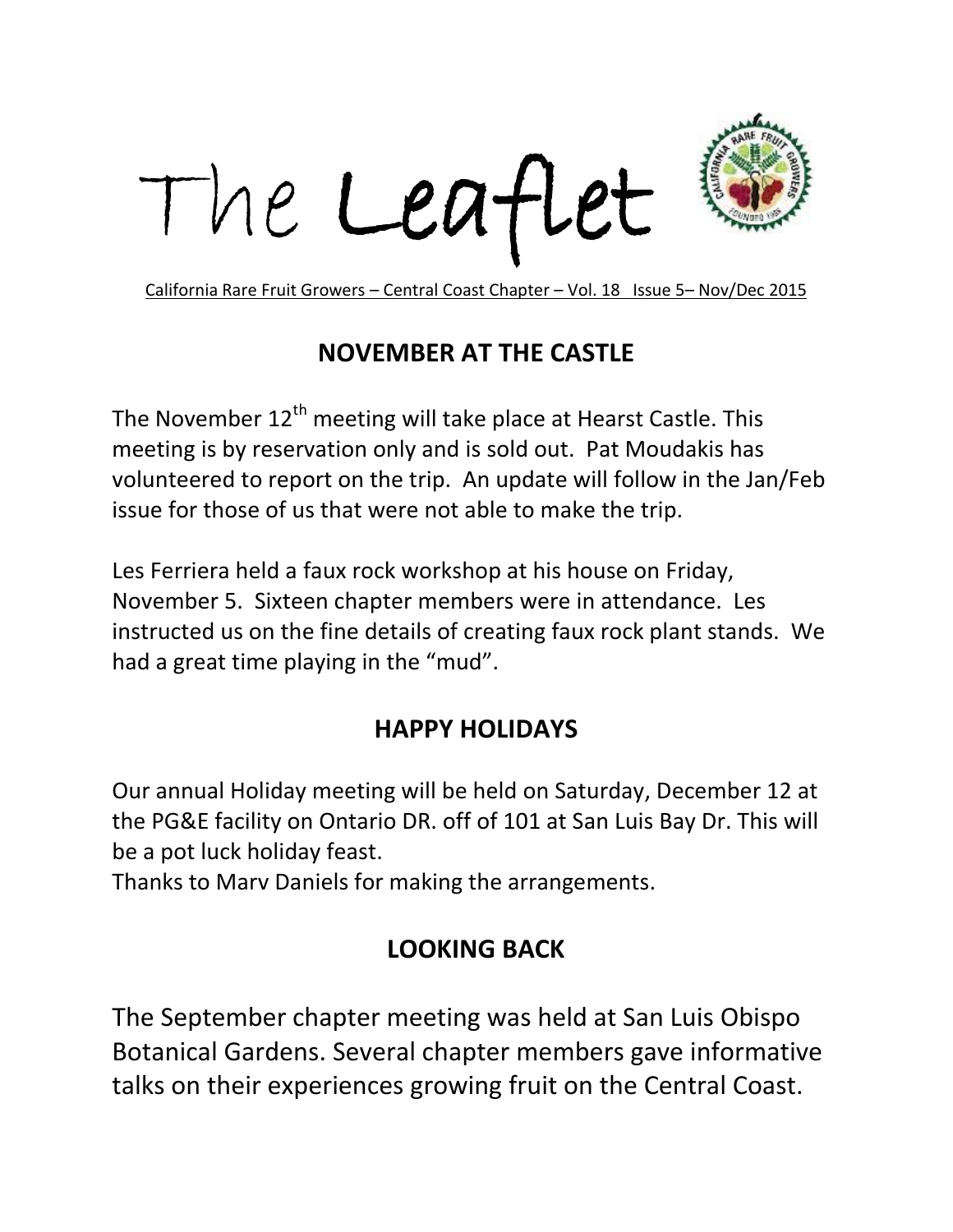The October meeting was an encore event at the home of Les Ferriera. Les gave a tour of his home orchard that includes an incredible Koi pond and an amazing Bonsai collection.

This event was also a special day for three Cal Poly students who received a total of \$3000 in scholarship awards from our chapter.



**PHOTO BY RON BLAKEY**

Cal Poly scholarship recipients pictured with Dr. Lauren Gardener (seated), Sally Requa and Les Ferriera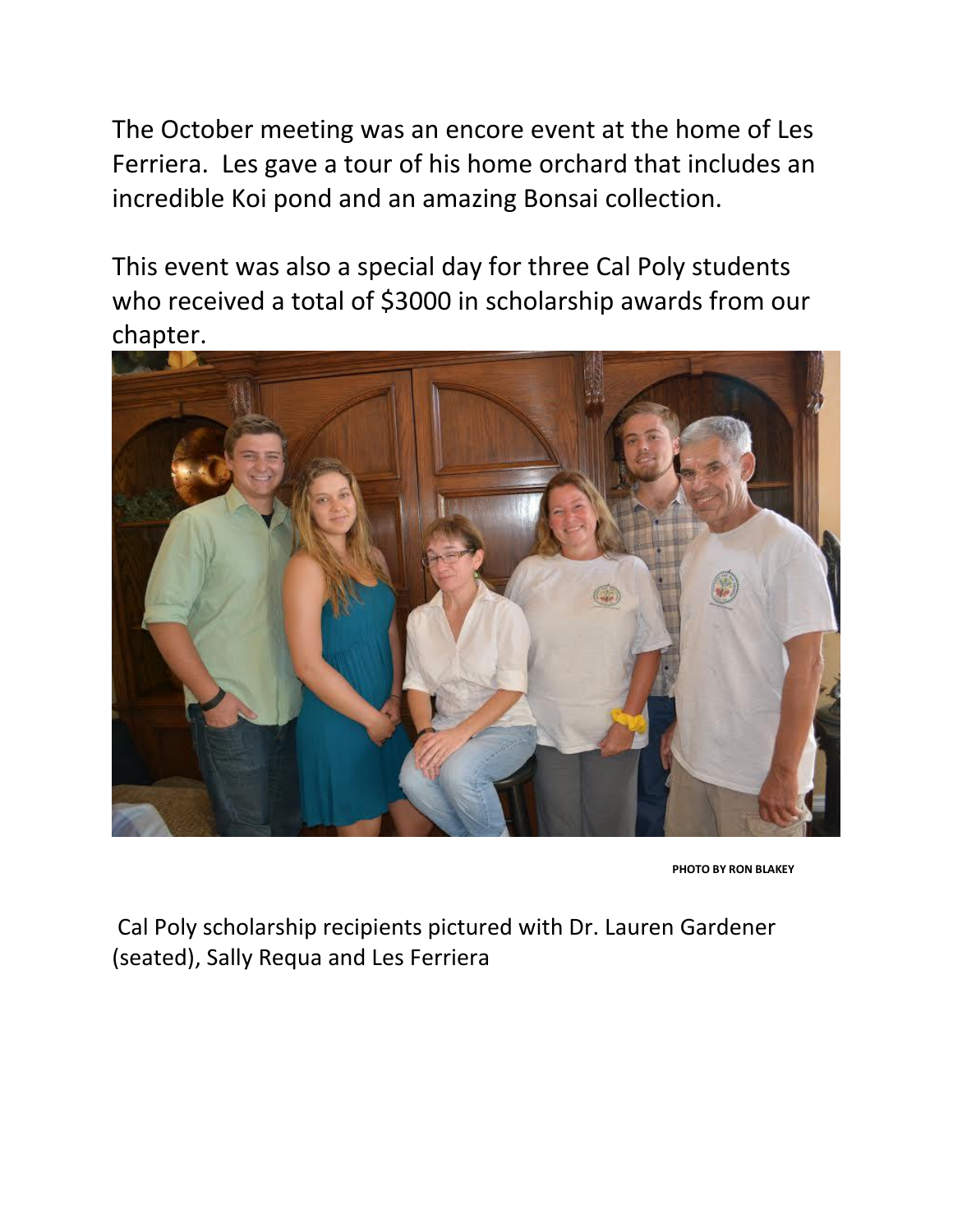#### A Little History and a Big Ask

#### Nell Wade

Those that are receiving this newsletter are already members of the Central Coast Chapter of the CRFG (CA Rare Fruit Growers). Many of you are also members of the "State" organization. We should all belong to the State Organization, The CRFG. This group puts out the wonderful magazine, Fruit Gardener 6 times a year (\$36 via mail and \$26 sent electronically). We also have a yearly gathering called the Festival of Fruit. In 2016 our chapter will be putting on that "Festival", as we've done in 2006 and 1996.

The Festival is usually a multi-day event, which usually includes many garden tours, meals, a day of education, as well as getting together socially. The host chapter also decides what the "Fruit" or "year of …" will be. The planning group collectively decided that 2016 will be the "year of Edible Landscaping – from Apples to Zapotes", thereby satisfying fruit growers and landscapers alike. Our 'festival' will run from Friday August 26th through Sunday August 28th. What has been decided so far is that we will have several tours on Friday and Sunday, with a social reception Friday evening. Our day of education is Saturday and at Cal Poly. It will start with our keynote speaker, Rosalind Creasy, edible landscaper, photographer, author and speaker extraordinaire. There will also be many breakout sessions, a vendor fair, and will end with a sit down dinner, site still to be determined.

As you can imagine, putting on a multi-day event for hundreds of people is a daunting task. However, it can also be an amazing party with an 'all hands on deck" attitude. Like the old quilting bees or barn raisings, having lots of people working together can not only accomplish great things, but also can be a community builder and a fun activity.

If you're interested in helping out the planning of this event, please attend our next planning session, which are held on the first Tuesday of every month (Dec. 7th next month) at the SLO Grange on Broad St at 5:30. There's a farmer's market happening there from 3 - 6, so come early and buy some local produce and get to know your farmer/beekeeper/baker. If you'd rather be a 'worker bee' during the event, please email me at nellcentralcoast@gmail.com. We welcome you at any level of commitment, as we understand everyone has their strengths and we need your strengths. So, let's get together and show the other chapters